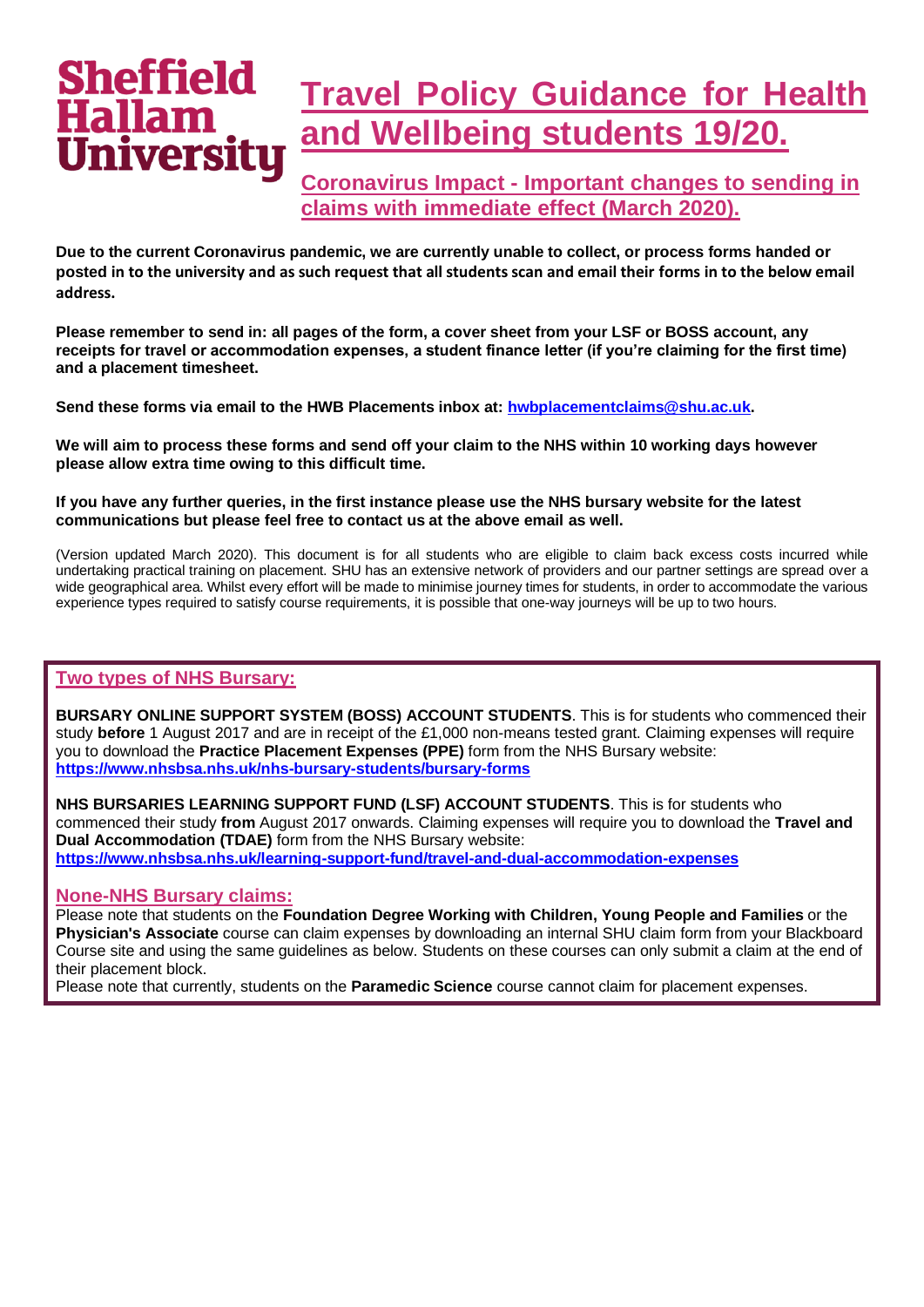## **Important notes for claiming:**

- All NHS Bursary claim forms must be found from your NHS Bursary account to ensure they are correct and up to date.
- The placement must be a compulsory part of your course.
- **Students must keep photocopies of their claims and any related expense receipts.**
- Total daily cost of travel to and from placement must be greater than the total daily cost of the journey to University - you can only claim for the difference in cost between the two journeys.
- **All** claims must include your placement timesheet. NHS Bursary claims **must** include a coversheet, which you will find on your NHS Bursary account. If it is your first claim, you will also need to attach a copy of your student finance award letter.
- You must fill out **all** sections of the claim in full. Failure to do so will result in your form being returned to you and delays.
- Journeys made by car or motorbike will be reimbursed at 28p per mile. You do **not** need to submit fuel receipts. These journeys will be calculated using the **shortest** distance between your accommodation and placement on the day that your claim is processed (regardless of the route taken in practice).
- For journeys made by public transport, you must include all relevant receipts for each journey. Please always use the cheapest form of transport available. You must submit your receipts in a clear and organised manner (in date order, with date, destination and cost clearly visible). **Failure to do so will result in your claim being rejected**. Please see below for examples of how to submit your claims.
- If you need more than one sheet to detail your journeys, please use additional pages. You do not need to submit a separate claim for each page.
- Claims for accommodation **must** include expense receipts.
- Any additional costs, such as parking charges, must also be evidenced by expense receipts.
- If you are visiting more than one location during your placement, please make a note of this with the full address included.
- Taxi and car hire will only be approved in exceptional circumstances and must be approved **beforehand** with written permission from your course leader, explaining why this was the only form of transport available**.**
- Any time off for sickness/absence must **not** be included in your claim.
- Students claiming from a BOSS account, have **6 months** from the last day of their claim to submit their claim form. Students claiming from the LSF account have **9 months** from the last day of their claim.

- Internal SHU claims (CYPF and Physician Associate) can claim up to a maximum of **6 months** after the last date of your placement block. If claim forms are received after this period, the University have the right to refuse your claim.
- The placements team will endeavour to process your claim within 10 working days of receipt. The NHS then aim to process your claim in 25 working days of receipt.
- Please ensure that you budget appropriately in order to complete your placement you can seek support from Student Financial Support if you are encountering financial difficulties at any time.
- Further guidance is available on both the University placements website and by the NHS. If you ever need guidance when filling out your claim form, you can contact the placements team on the details below.
- Once you have completed your claim, you must submit it to the Placements team, either by handing your claim into the Robert Winston reception desk, or by emailing your claim to **[hwbplacementclaims@shu.ac.uk.](mailto:hwbplacementclaims@shu.ac.uk) PLEASE NOTE: As of March 2020, we are only able to process claims sent in via email.**